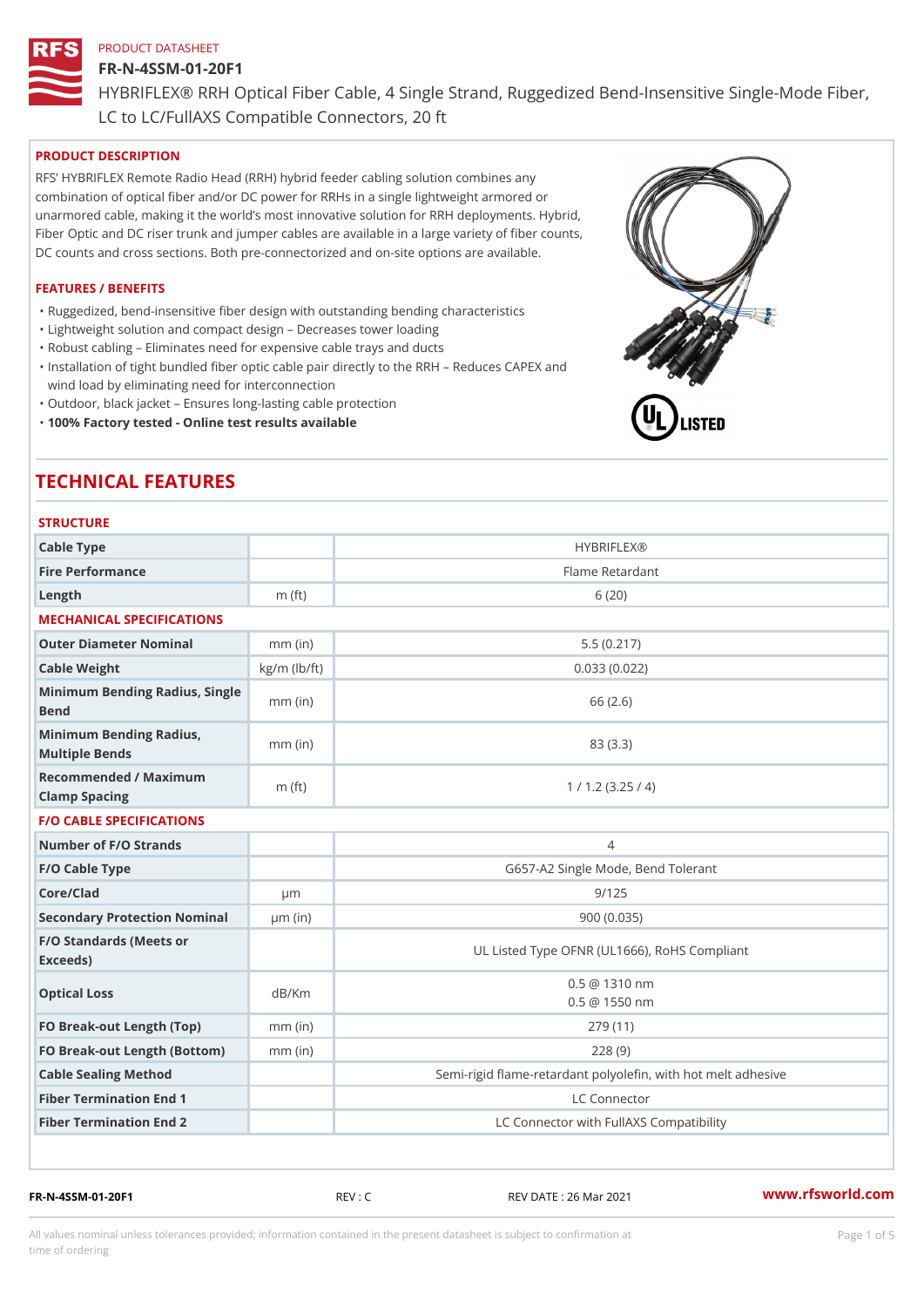# FR-N-4SSM-01-20F1

HYBRIFLEX® RRH Optical Fiber Cable, 4 Single Strand, Ruggedized Be LC to LC/FullAXS Compatible Connectors, 20 ft

| CABLE JACKET                                    |                             |                                             |  |  |  |  |
|-------------------------------------------------|-----------------------------|---------------------------------------------|--|--|--|--|
| UV-Protection Individual and<br>External Jacket |                             | Yes                                         |  |  |  |  |
| Jacket Material                                 |                             | Flame Retardant, Indoor/Outdoor, PVC, Black |  |  |  |  |
| TESTING AND ENVIRONMENTAL                       |                             |                                             |  |  |  |  |
| Storage Temperature                             | $^{\circ}$ C ( $^{\circ}$ F | $-40$ to $70$ ( $-40$ to $158$ )            |  |  |  |  |
| Operation Temperature                           | $^{\circ}$ C ( $^{\circ}$ F | $-40$ to 65 ( $-40$ to 149)                 |  |  |  |  |
| Installation Temperature                        | $^{\circ}$ C ( $^{\circ}$ F | $-20$ to 65 ( $-4$ to 149)                  |  |  |  |  |
| Jacket Specifications                           |                             | UL 1666                                     |  |  |  |  |

# EXTERNAL DOCUMENT LINKS

NOTES

Installation Guidelwinessad QuickShip 2.0 Program [Informa](http://www.rfsworld.com/images/hybriflex/quickship_program_2.pdf)tion: On-line Factory Te[s](https://www.rfsworld.com/pictures/userfiles/programs/AAST Latest Version.zip)teResults:

FR-N-4SSM-01-20F1 REV : C REV DATE : 26 Mar 2021 [www.](https://www.rfsworld.com)rfsworld.com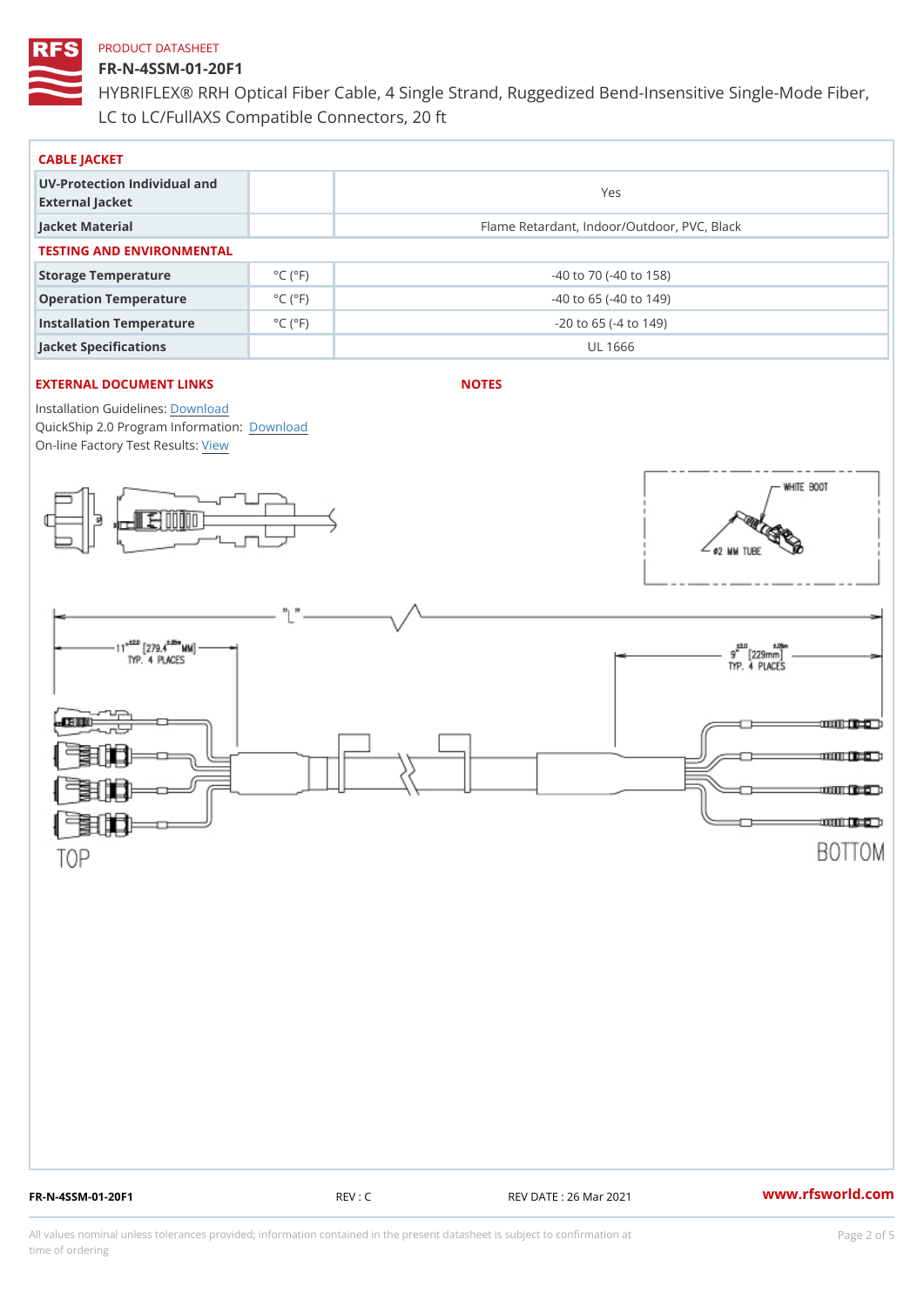# FR-N-4SSM-01-20F1

 FR-N-1SM-01-70F1 FR-N-1SM-01-80F1 FR-N-1SM-01-90F1 FR-N-1SM-01-100F1

HYBRIFLEX® RRH Optical Fiber Cable, 4 Single Strand, Ruggedized Be LC to LC/FullAXS Compatible Connectors, 20 ft

> FR-N-2SM-01-70F1 FR-N-2SM-01-80F1 FR-N-2SM-01-90F1 FR-N-2SM-01-100F1

|               |                                |               | ADDITIONAL ASSEMBLIES - 1 PAIR SM FIBERDDITIONAL ASSEMBLIES - 2 PAIR SM FIBER |
|---------------|--------------------------------|---------------|-------------------------------------------------------------------------------|
| $L$ ength, ft | Model Number                   | $L$ ength, ft | Model Number                                                                  |
| 10            | FR-N-1SM-01-10F1               | 10            | FR-N-2SM-01-10F1                                                              |
| 20            | $FR - N - 1 SM - 01 - 20 F1$   | 20            | FR-N-2SM-01-20F1                                                              |
| 30            | $FR - N - 1$ S M - 01 - 30 F 1 | 30            | $FR - N - 2 SM - 01 - 30 F1$                                                  |
| 40            | FR-N-1SM-01-40F1               | 40            | FR-N-2SM-01-40F1                                                              |
| 50            | $FR - N - 1 SM - 01 - 50 F1$   | 50            | FR-N-2SM-01-50F1                                                              |
| 60            | $FR - N - 1$ S M - 01 - 60 F 1 | 60            | $FR - N - 2 SM - 01 - 60 F1$                                                  |

FR-N-4SSM-01-20F1 REV : C REV DATE : 26 Mar 2021 [www.](https://www.rfsworld.com)rfsworld.com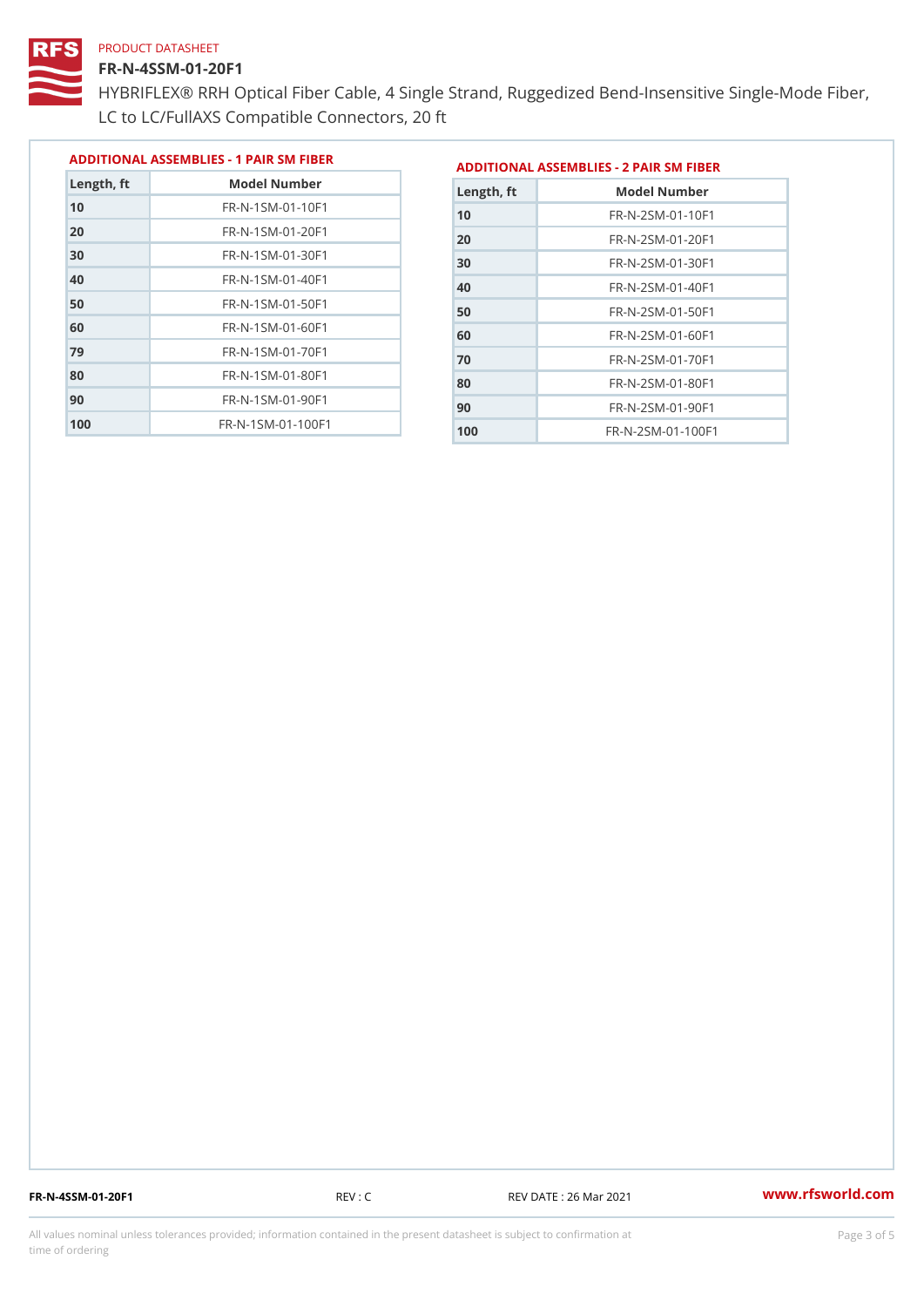### FR-N-4SSM-01-20F1

HYBRIFLEX® RRH Optical Fiber Cable, 4 Single Strand, Ruggedized Be LC to LC/FullAXS Compatible Connectors, 20 ft

ADDITIONAL ASSEMBLIES - 3 PAIR SM FIBERED DITIONAL ASSEMBLIES - 4 PAIR SM FIBER

| Length, ft | Model Number                   |
|------------|--------------------------------|
| 10         | $FR - N - 3 S M - 01 - 10 F1$  |
| 20         | FR-N-3SM-01-20F1               |
| 30         | FR-N-3SM-01-30F1               |
| 40         | $FR - N - 3 S M - 01 - 40 F1$  |
| 50         | FR-N-3SM-01-50F1               |
| 60         | $FR - N - 3 S M - 01 - 60 F1$  |
| 79         | $FR - N - 3 S M - 01 - 70 F1$  |
| 80         | $FR - N - 3 S M - 01 - 80 F1$  |
| 90         | FR-N-3SM-01-90F1               |
| 100        | $FR - N - 3 S M - 01 - 100 F1$ |

| Length, ft | Model Number                   |
|------------|--------------------------------|
| 10         | FR-N-4SM-01-10F1               |
| 20         | $FR - N - 4 SM - 01 - 20 F1$   |
| 30         | $FR - N - 4 S M - 01 - 30 F1$  |
| 40         | $FR - N - 4 SM - 01 - 40 F1$   |
| 50         | FR-N-4SM-01-50F1               |
| 60         | $FR - N - 4 SM - 01 - 60 F1$   |
| 70         | FR-N-4SM-01-70F1               |
| 80         | $FR - N - 4 S M - 01 - 80 F1$  |
| 90         | FR-N-4SM-01-90F1               |
| 100        | $FR - N - 4 S M - 01 - 100 F1$ |

#### ADDITIONAL ASSEMBLIES - 1 STRAND SM FABSDRTIONAL ASSEMBLIES - 2 STRAND SM FIBER

| Length, ft | Model Number                     | Length, ft | Model Number                |
|------------|----------------------------------|------------|-----------------------------|
| 10         | FR-N-1SSM-01-10F1                | 10         | FR-N-2SSM-01-10F1           |
| 20         | FR-N-1SSM-01-20F1                | 20         | FR-N-2SSM-01-20F1           |
| 30         | FR-N-1SSM-01-30F1                | 30         | FR-N-2SSM-01-30F1           |
| 40         | $FR - N - 1$ S S M - 01 - 40 F 1 | 40         | $FR - N - 2SSM - 01 - 40F1$ |
| 50         | $FR - N - 1$ S S M - 01 - 50 F 1 | 50         | $FR - N - 2SSM - 01 - 50F1$ |
| 60         | FR-N-1SSM-01-60F1                | 60         | $FR - N - 2SSM - 01 - 60F1$ |
| 70         | $FR - N - 1$ S S M - 01 - 70 F 1 | 70         | $FR - N - 2SSM - 01 - 70F1$ |
| 80         | FR-N-1SSM-01-80F1                | 80         | FR-N-2SSM-01-80F1           |
| 90         | FR-N-1SSM-01-90F1                | 90         | $FR - N - 2SSM - 01 - 90F1$ |
| 100        | FR-N-1SSM-01-100F1               | 100        | FR-N-2SSM-01-100F1          |
|            |                                  |            |                             |

#### ADDITIONAL ASSEMBLIES - 3 STRAND SM FABSDRTIONAL ASSEMBLIES - 4 STRAND SM FIBER

| Length, ft | Model Number                    |
|------------|---------------------------------|
| 10         | $FR - N - 3 S S M - 01 - 10 F1$ |
| 20         | FR-N-3SSM-01-20F1               |
| 30         | FR-N-3SSM-01-30F1               |
| 40         | FR-N-3SSM-01-40F1               |
| 50         | $FR - N - 3 S S M - 01 - 50 F1$ |
| 60         | $FR - N - 3 S S M - 01 - 60 F1$ |
| 70         | $FR - N - 3 S S M - 01 - 70 F1$ |
| 80         | FR-N-3SSM-01-80F1               |
| 90         | FR-N-3SSM-01-90F1               |
| 100        | FR-N-3SSM-01-100F1              |

| Length, ft | Model Number                     |
|------------|----------------------------------|
| 10         | FR-N-4SSM-01-10F1                |
| 20         | $FR - N - 4 S S M - 01 - 20 F1$  |
| 30         | $FR - N - 4 S S M - 01 - 30 F1$  |
| 40         | $FR - N - 4$ S S M - 01 - 40 F 1 |
| 50         | FR-N-4SSM-01-50F1                |
| 60         | FR-N-4SSM-01-60F1                |
| 70         | $FR - N - 4$ S S M - 01 - 70 F 1 |
| 80         | FR-N-4SSM-01-80F1                |
| 90         | FR-N-4SSM-01-90F1                |
| 100        | FR-N-4SSM-01-100F1               |

FR-N-4SSM-01-20F1 REV : C REV DATE : 26 Mar 2021 [www.](https://www.rfsworld.com)rfsworld.com

All values nominal unless tolerances provided; information contained in the present datasheet is subject to Pcapgnéig4m ssti time of ordering